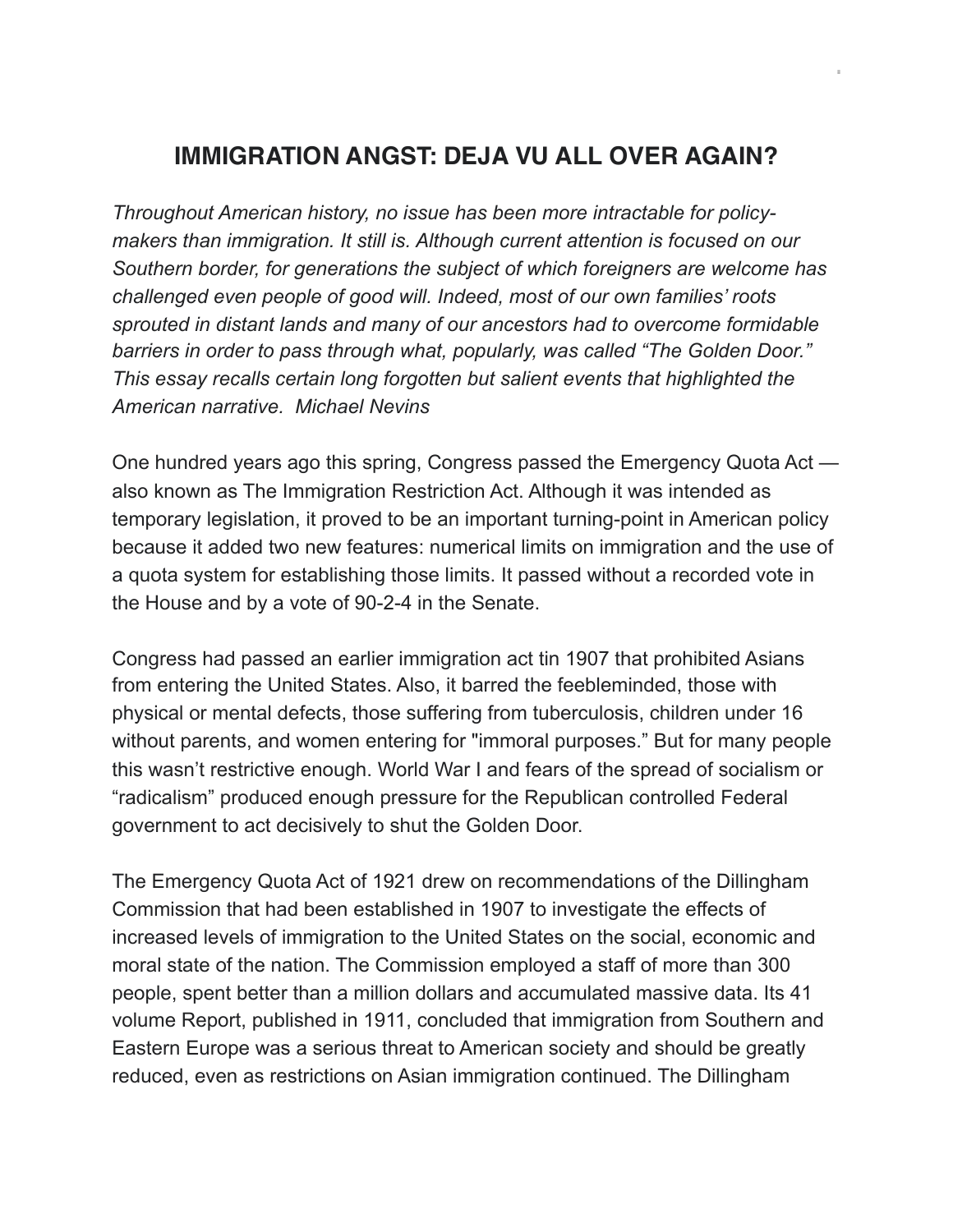Report highly influenced public opinion and played an integral part in the adoption of the Emergency Quota Act of 1921 and the Johnson-Reed Act of 1924.

Eugenicists were thrilled. They'd been arguing that America's genetic stock was deteriorating and that the influx, particularly of Jews, posed a threat to their image of the ideal American citizen: the rural Yankee Protestant who lived a temperate, chaste life; Italians, Poles and Negroes also fell outside this ideal. Madison Grant, the president of the Eugenics Research Association, wrote in his influential book *The Passing of the Great Race* (1916) that the idea of the United States as a "melting pot is an absolute failure." Adolf Hitler, languishing in prison and writing *Mein Kampf,* took notice and declared Grant's book to be his Bible.

The Emergency Quota Act limited the number of immigrants admitted from any country annually to 3% of the number of residents living in the United States as of the 1910 Census. Three years later, Congress ratcheted the number down further in the Johnson-Reed Act which reduced the quota to 2% of countries' representation in the 1890 census. Millions of immigrants from Eastern and Southern Europe, mainly Jews, Italians and other "undesirables," had come to the US since 1880 and these legislative actions successfully restricted their entry. (People from Northern and Western Europe had a higher quota and professionals were admitted without regard to their country of origin.)

To execute the new quota, the visa system (still in use today) mandated all noncitizens seeking to enter the US to obtain and present a visa obtained from a US embassy or consulate before they arrived in the US. Based on the formula, the number of new immigrants admitted fell drastically from 805,228 in 1920 to 309,556 in 1921-22. The average annual inflow of immigrants prior to 1921 was 175,983 from Northern and Western Europe versus 685,531, mainly from Southern and Eastern Europe. The tragic effect of the new restrictions was most evident during the 1930s when millions of Jews were unable to escape Nazi occupation. (The use of the National Origins Formula continued until it was replaced in 1965 by the Immigration and Nationality Act which introduced a system of preferences, based on immigrants' skills and family relationships with US citizens or US residents.)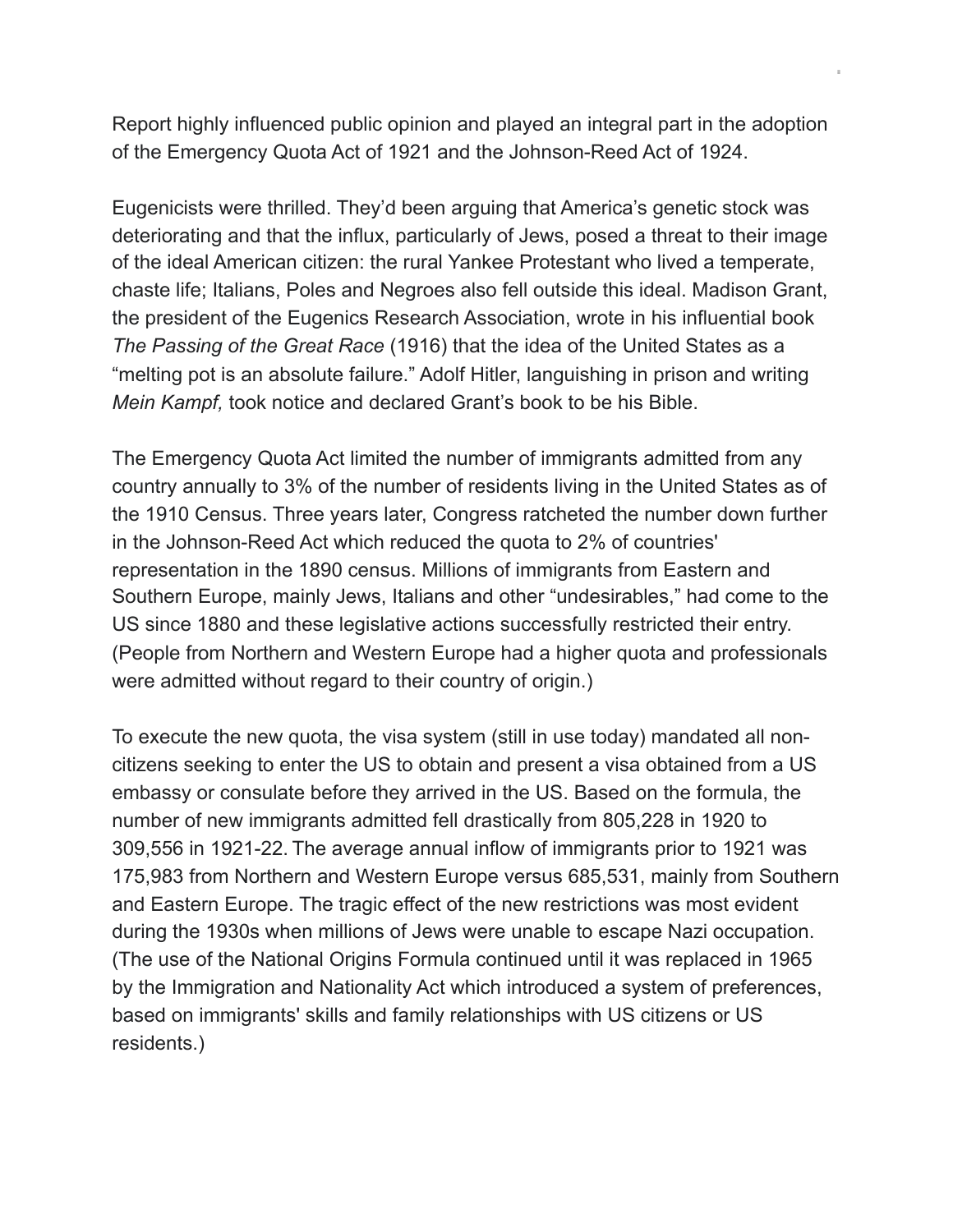Albert Johnson, the main sponsor of the Immigration Acts of 1921 and 1924, was the chairman of Congress' Immigration and Naturalization Committee. He was described as "an outspoken anti-Semite, a Ku Klux Klan favorite, and an ardent opponent of immigration." Johnson justified the quotas as a bulwark against "a stream of alien blood, with all its inherited misconceptions respecting the relationships of the governing power to the governed." In his committee's report Johnson included a quote from aState Department official referring to the recent wave of Jewish immigrants as "filthy, un-American, and often dangerous in their habits."

One of the leading eugenicists of the era, Harry Laughlin, was appointed as the committee's Expert Eugenics Agent. He was a staunch advocate of involuntary sterilization of the feebleminded, epileptics and other "undesirables" — estimated by Laughlin as 10% of the general population. At the same time the Attorney General A. Mitchell Palmer headed the Department of Justice's newly-created Radical Division whose highly publicized "Palmer Raids," a series of mass roundups and arrests by federal agents of radicals and political dissenters suspected of subversion, touched off the so-called "Red Scare" of 1919–20.

The remainder of this essay is extracted from "Obstruction of Injustice," an article written by Adam Hochschild and published in *The New Yorker,* November 11, 2019. In it the author captures the spirit of the times, a spirit that in too many respects reflects anger, hatred and paranoia that persists a century later.

 *In 1919, alarmed by the growing presence of "peoples of Asiatic races," the Anti-Alien League called for a constitutional amendment "to restrict citizenship by birth within the United States to the children of parents who are of a race which is eligible for citizenship"—i.e., whites. Senator Wesley Jones, of Washington State, promised to introduce such a measure—a proposal not unlike today's calls to end birthright citizenship. That May, a cheering convention of the American Legion demanded the deportation not only of immigrants who evaded military service during the First World War but of any men who evaded service….One factor was the Bolshevik seizure of power in Russia in November, 1917, which political and corporate leaders feared might incite militant labor unionists in the U.S., who had already shaken the country with a stormy, decade-long wave of strikes.*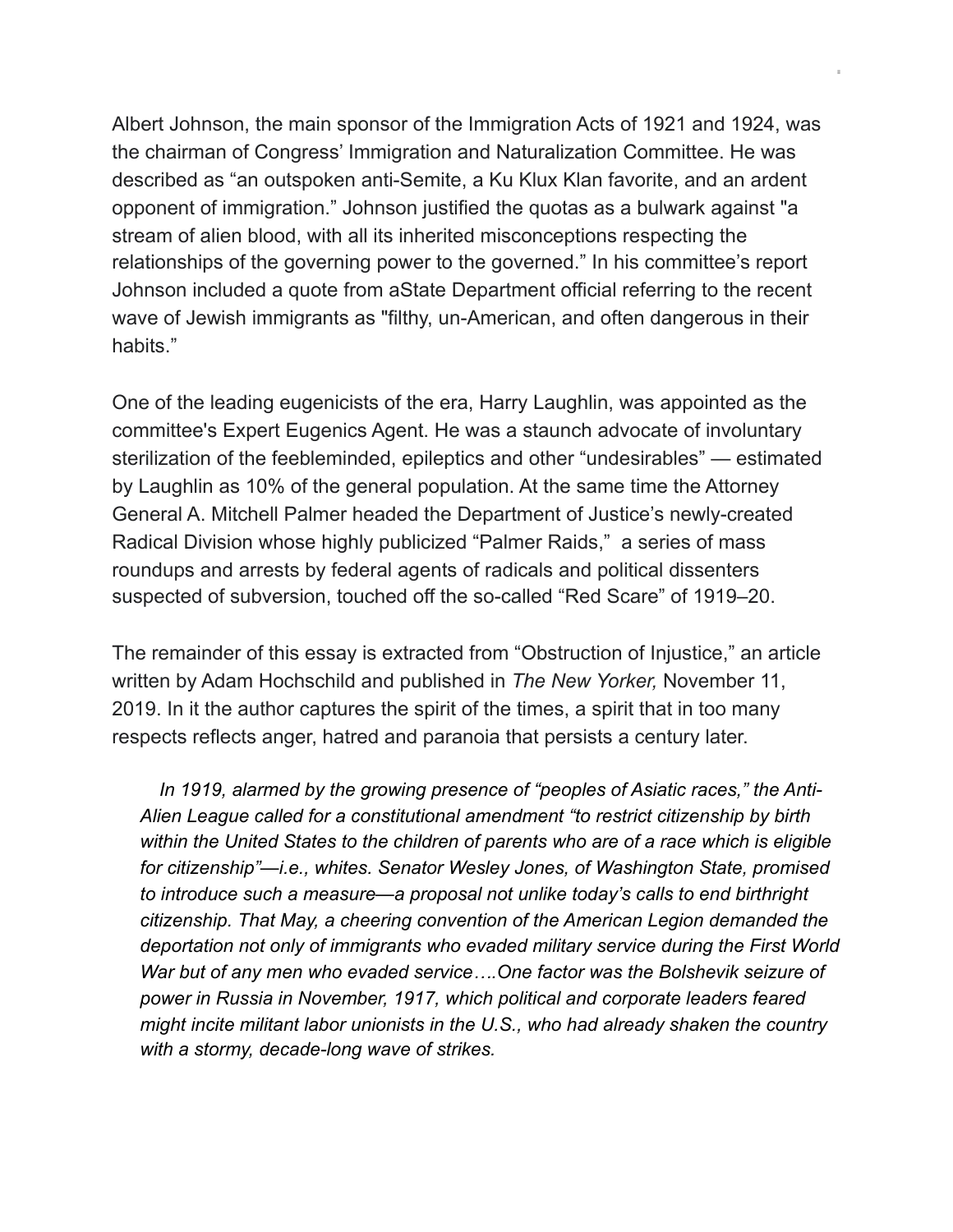*Lenin had written a "Letter to American Workingmen" declaring "the inevitability of the international revolution." Postwar economic turmoil promised to make the country more vulnerable than ever to radical doctrines….The most worrisome leftwing group was the Industrial Workers of the World, known as the Wobblies. The I.W.W. had more flash than breadth—the number of members probably never exceeded a hundred thousand—but the Wobblies caught the public imagination with their colorful posters, stirring songs, and flair for drama.*

 *The Justice Department began a nationwide crackdown in September, 1917, raiding all four dozen I.W.W. offices and the homes of many activists. In sealed boxcars, Wobblies from around the country were brought to Chicago's Cook County*  Jail. When they received news of the Bolshevik takeover in St. Petersburg, they *celebrated by singing and banging tin cups on their cell bars. A hundred and one leading Wobblies were charged with violating a long list of federal laws as part of a mass trial—still the largest in American history—that ran through the spring and summer of 1918. The jury took a mere fifty-five minutes to render its verdict, finding all the defendants guilty on all counts. They were sentenced to an average of eight years in prison. Tons of I.W.W. records, which the Justice Department had seized in the raids, were later burned.* 

 *Fear of bolshevism blended with a long-standing hostility toward certain classes of immigrants. By 1890, those coming ashore at Ellis Island were no longer from places like Britain and Germany; the great bulk were now from Italy, Eastern Europe, or the Russian Empire, and they were Catholic, Eastern Orthodox, or Jewish. There were a lot of them, too: by 1900, the majority of men in Manhattan over the age of twenty-one were foreign-born.*

 *Many Americans shared the resentment voiced in a book published in 1902: "Throughout the [nineteenth] century men of the sturdy stocks of the north of Europe had made up the main strain of foreign blood which was every year added to the vital working force of the country . . . but now there came multitudes of men of the lowest class from the south of Italy and men of the meaner sort out of Hungary and Poland, men out of the ranks where there was neither skill nor energy nor any initiative of quick intelligence; and they came in numbers which increased from year to year, as if the countries of the south of Europe were disburdening themselves of the more sordid and hapless elements of their population." The writer of these words was a young Princeton professor, who, a decade later, would become the President of the United States: Woodrow Wilson.*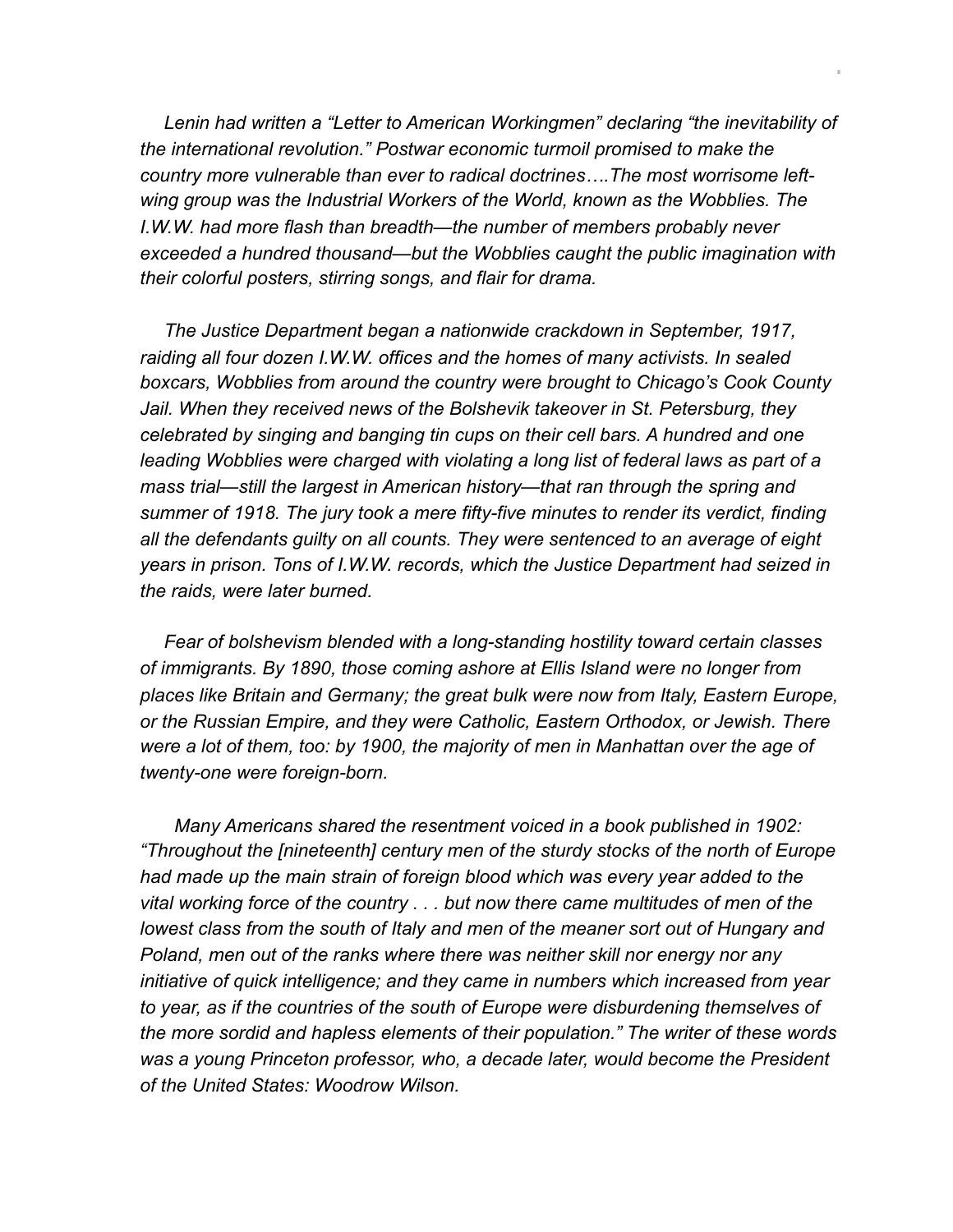*Wilson's feelings were echoed widely among the American establishment. The Massachusetts senator Henry Cabot Lodge was a prominent political enemy of the President's, but he completely shared Wilson's attitude on this score. In a speech to the Senate about the need to restrict "undesirable immigrants" who came from the "races" he found "most alien," he invoked Thomas Bailey Aldrich's poem "Unguarded Gates," which compared such people to the "thronging Goth and Vandal [who] trampled Rome." For Lodge and others anxious to restrict immigration, Eastern European Jews were definitely among the undesirables. The historian Henry Adams, a friend of Lodge's, declared that "the Jew makes me creep" and wrote of a "furtive Yacoob or Ysaac still reeking of the Ghetto, snarling a weird Yiddish." The novelist Henry James was disgusted by the people he saw "swarming" on New York's heavily Jewish Lower East Side, who reminded him of "small, strange animals . . . snakes or worms."* 

 *These immigrant swarms, politicians claimed, were not just unseemly; with their affinity for radical movements, they were a threat to national security. Many leftists, like [Emma] Goldman, were Jewish, and the most violent anarchists were largely Italian-American. In June, 1919, one of them managed to blow himself up as he was planting a bomb at the Washington, D.C., home of Wilson's Attorney General, A. Mitchell Palmer, and among the items he left at the scene was an Italian-English dictionary…..The tenor of the deportation frenzy was heightened by the upcoming 1920 Presidential election. Several of those hoping to succeed Wilson saw great potential in promising to deport troublemakers. A leading Republican contender was Major General Leonard Wood, a dashing hero of the Indian Wars and a former Rough Rider, who captured headlines in 1919 for leading military forces against strikes and race riots in the Midwest, and who at one point put Gary, Indiana, under martial law. "Deport these so-called Americans who preach treason," he told an audience in Kansas City.*

 *Another Republican candidate, the president of Columbia University, Nicholas Murray Butler, said in a speech, "Today, we hear the hiss of a snake in the grass, and the hiss is directed at the things Americans hold most dear." He called for deporting "Reds" to the Philippines. The Republican senator Miles Poindexter, of Washington State, also eying the Presidential nomination, called on the government "to deport every alien Bolshevist and to punish rather than protect those who practice their savage creed in this country." Poindexter suggested that Attorney General Palmer was pursuing the deportation of these savages with insufficient vigor: "The government had positively refused in many cases to allow them to go."*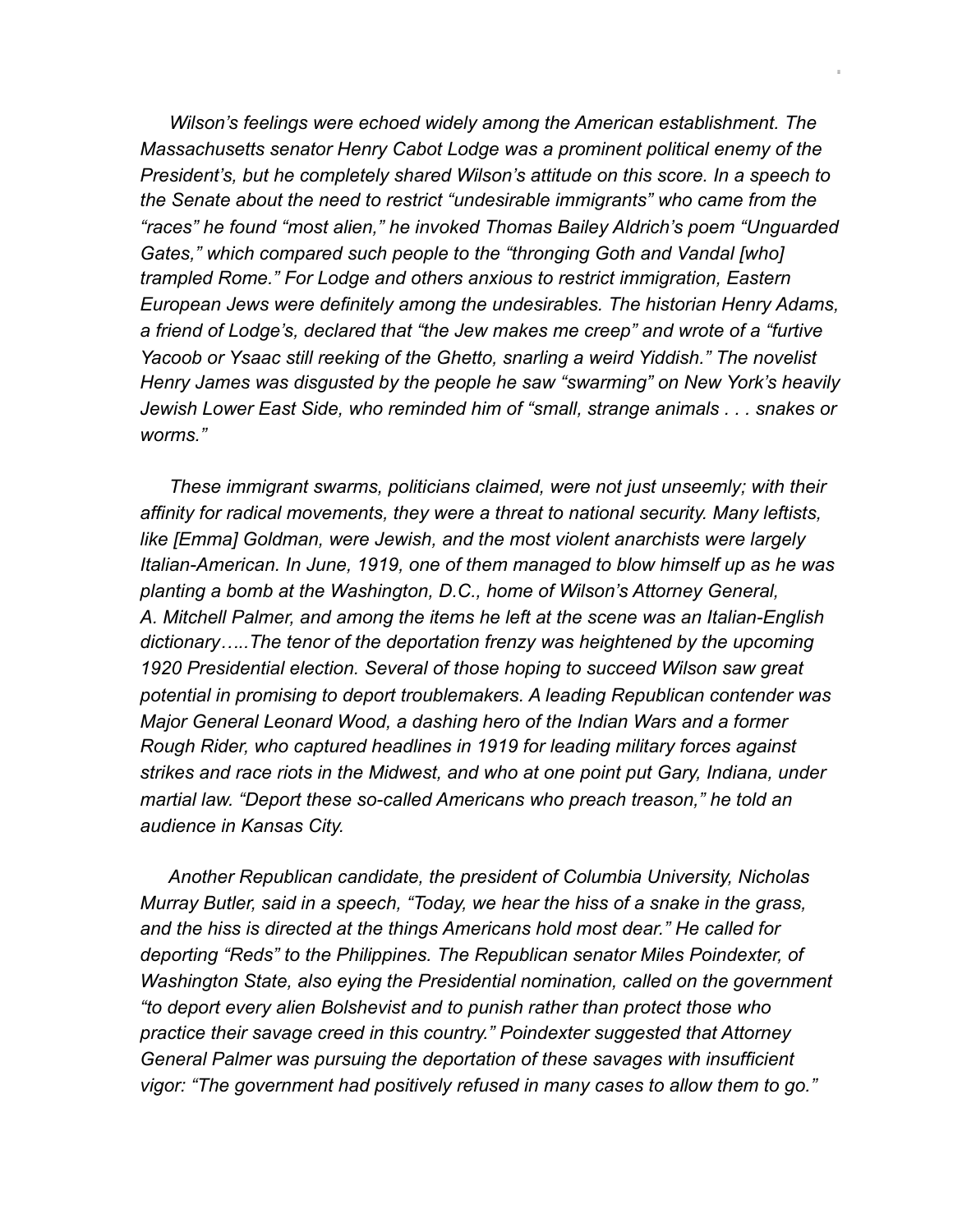*But Palmer, a Democrat, had his own hopes for the Presidency. An imposinglooking man with a shock of gray hair who wore three-piece suits crossed by a watch chain, he was not about to let anyone outflank him in enthusiasm for deportations. And, unlike the out-of-power Republicans, he had the authority to back up his words. Raised as a Quaker, Palmer had declined the position of Secretary of War, when Wilson had offered it, in 1913, but, when he accepted an appointment as Attorney General, in 1919, his faith did not prevent him from waging a kind of domestic war the likes of which the United States has seldom seen. The bombing of Palmer's house, which was clearly intended to kill him, his wife, and their ten-year-old daughter, understandably left him terrified. Eight other bombs went off the same night, mostly at the homes of prominent politicians or judges. Some five weeks earlier, a mail bomb had exploded in the home of a former U.S. senator from Georgia, blowing off the hands of his maid, and thirty-five additional mail bombs addressed to Cabinet members, judges, and business moguls were intercepted before they could go off.*

 *Immediately after the spate of bombings, Palmer founded the Radical Division of the Justice Department to track subversive activities of all kinds, and he put J. Edgar Hoover in charge. This post, as Kenneth D. Ackerman shows in his biography "Young J. Edgar," was a key step on this precocious man's path to power. Hoover, during an earlier job at the Library of Congress, had come to love the great information-management technology of the day: file cards. Within two and a half years in his new job, he would amass a database of four hundred and fifty thousand cards on people and organizations, carefully linking them to documents in the Radical Division's files. To those in power, signs of a simmering revolution were everywhere. Two rival Communist parties each promised to reproduce on American soil the Bolshevik takeover. In 1919, amid the largest strike wave in U.S. history, one in five workers walked off the job—everyone from telephone operators to stage actors. An unprecedented general strike briefly brought Seattle to a halt. In September of that year, most Boston police officers went on strike. If even those sworn to defend law and order were in rebellion, what could come next? Senator Henry Myers, of Montana, warned that if America did not hold firm, it would "see a* 

*Soviet government set up within two years."* 

 *At the same time, agents provocateurs played a significant role in the turbulence. Many came from the ranks of private detectives; the three biggest such firms had a hundred and thirty-five thousand employees. In July, 1919, the U.S. attorney in Philadelphia wrote to Palmer to tell him that many of the most extreme*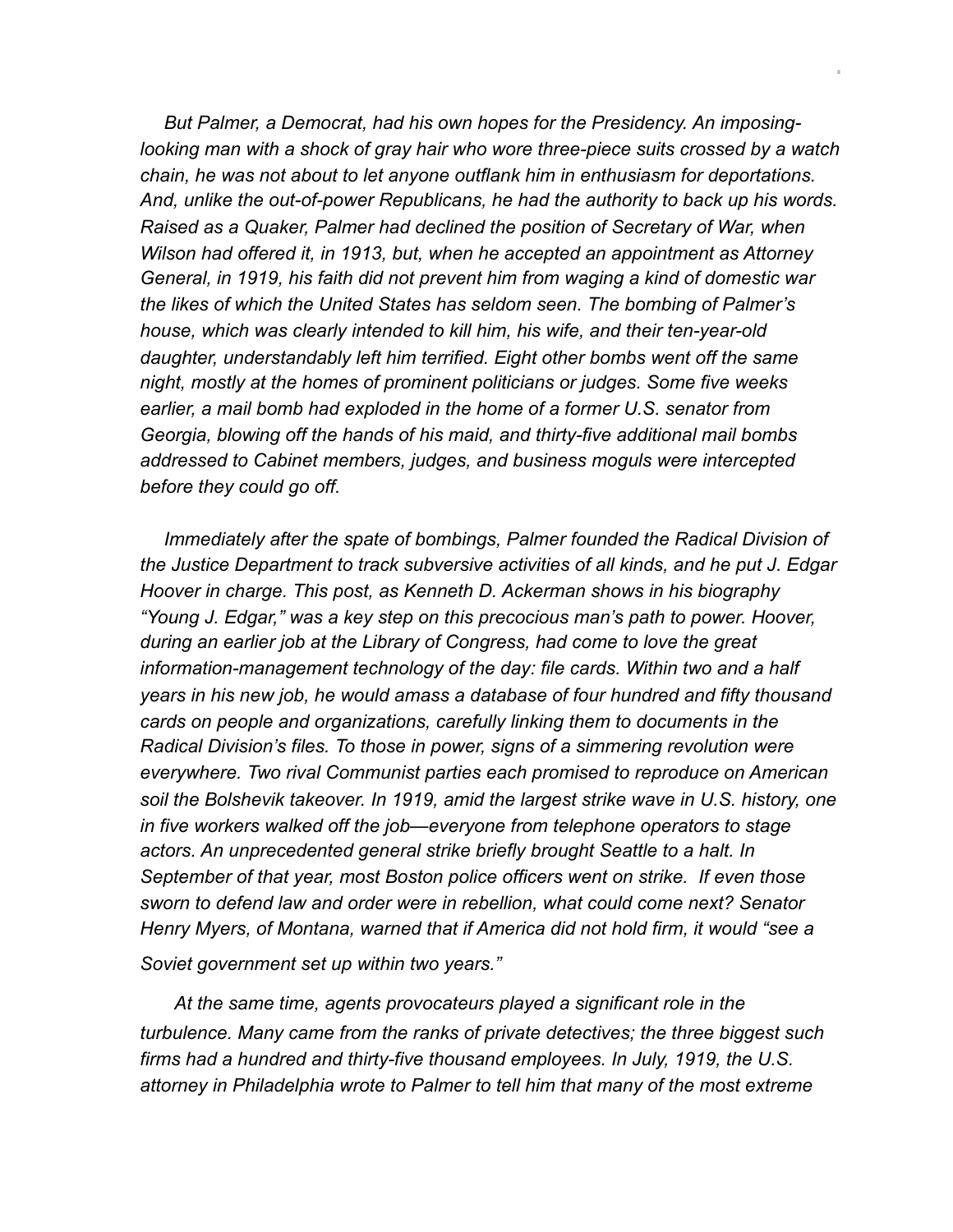*agitators were undercover operatives "actively stirring up trouble" because "they know on which side their bread is buttered." Justice Department officials in Los Angeles concluded that private detectives, in order to create more business, had planted bombs in nearby oil fields. But none of this deterred Palmer, who was now on an anti-dissident crusade, with mass deportations as his main goal. Ninety per cent of Communist and anarchist agitation, he maintained, "is traceable to aliens."*

 *Millions of immigrants, even if they had arrived decades earlier, had never bothered to become American citizens. The bureaucracy of doing so could seem intimidating, especially for those who didn't speak English well, and naturalization hadn't seemed important at a time when the country professed to welcome newcomers. Now, however, lacking citizenship became an enormous liability. Emma Goldman, a prime target, was under close surveillance—her mail was opened, her phone calls were tapped, and her secretary, unbeknownst to her, was a government informer. Goldman believed that she had become a citizen thirty-two years earlier, by marrying a naturalized immigrant, Jacob Kershner. But Hoover contended that the rabbi who performed the ceremony was not properly ordained; moreover, two decades after their divorce, Kershner's citizenship had been revoked, because he had falsified something on his original application. It was deemed that Goldman had thus lost her status as a U.S. citizen as well….The crackdown at the time of Goldman's deportation came to be known as the Palmer Raids, although they were planned and closely supervised by the much younger Hoover.* 

 *The first big raid rounded up members of the Union of Russian Workers, an avowedly anarchist organization that also offered classes and social activities. Offices of the union in more than a dozen cities were raided during the night of November 7, 1919—pointedly, the second anniversary of the Bolshevik coup—and 1,182 people were arrested and interrogated. A far larger number were roughed up, briefly detained, and then let go. Hoover's agents were helped by local police. A raid of offices near New York's Union Square, where members of the anarchist group had been attending night-school classes in mathematics and auto repair, left the building looking "as if a bomb had exploded in each room," the New York World reported. "Desks were broken open, doors smashed, furniture overturned and broken, books and literature scattered, the glass doors of a cabinet broken, typewriters had apparently been thrown on the floor and stamped on," and there were "bloodstains over floor, papers, literature &c."*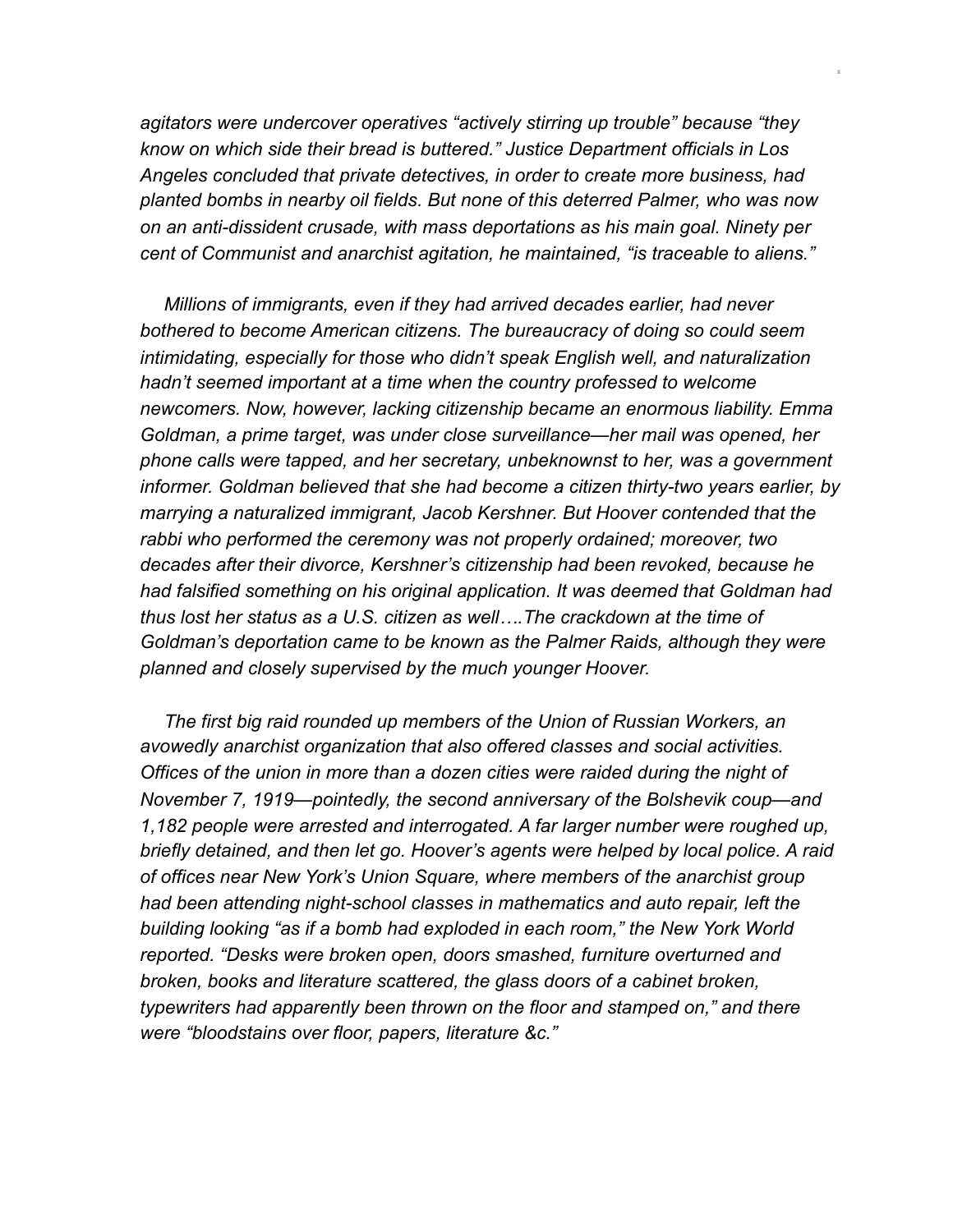*The Times, although it backed the arrests, acknowledged that "a number of those in the building were badly beaten by the police during the raid, their heads wrapped in bandages." The raids, which were recorded by newsreel-makers for greater impact, produced the outcome that Hoover and Palmer wanted: foreign-born radicals began filling immigration prisons like the one on Ellis Island. President Wilson, incapacitated by a stroke at the time, never publicly addressed the raids, but just before falling ill he had spoken of the "disciples of Lenin in our own midst," from whom "poison has got in the veins of this free people."*

 *The Palmer Raids reached their climax on January 2, 1920, with night sweeps in more than thirty cities and towns. Their professed targets were the two Communist parties, whose combined membership was no more than forty thousand but was ninety per cent immigrant. Many of those arrested had only a tangential connection, if any, to the Communists, including, in Nashua, New Hampshire, a hundred and forty-one Socialists. In nearby Manchester, it was everyone dancing at the Tolstoi Club; in Chicago, all the patrons at the Tolstoy Vegetarian Restaurant; in Lynn, Massachusetts, thirty-nine bakers, a third of them American citizens, in the middle of a meeting to discuss forming a coöperative; in New Jersey, a group of Polish-Americans soliciting money for a funeral; in Philadelphia, the members of the Lithuanian Socialist Chorus, mid-rehearsal. There are no complete records of how many people were seized, but a careful study by the Danish scholar Regin Schmidt estimates the total arrested in the Palmer Raids at ten thousand.*

 *More than five hundred of those arrested were jammed into quarters at Ellis Island, which ran out of cots and bedding. Several inmates died of pneumonia. In Detroit, some eight hundred men and women were held for up to six days in a narrow, windowless corridor of a federal building, with a bare stone floor to sleep on and one toilet and one drinking fountain. They were without food for twenty hours, and then could eat only what their families and friends brought them. In Boston, a hundred and forty prisoners in chains and leg irons were marched through the city's streets, then locked up in an unheated prison on an island in the harbor. One despairing prisoner committed suicide by jumping from a window.*

 *A. Mitchell Palmer, with one eye on justifying these mass arrests and the other on his Presidential campaign, issued a series of press releases. One was headed "warns nation of red peril—U.S. Department of Justice Urges Americans to Guard Against Bolshevism Menace." The department's press office distributed photographs of prisoners, taken after they had been jailed for days without the chance to shave or*